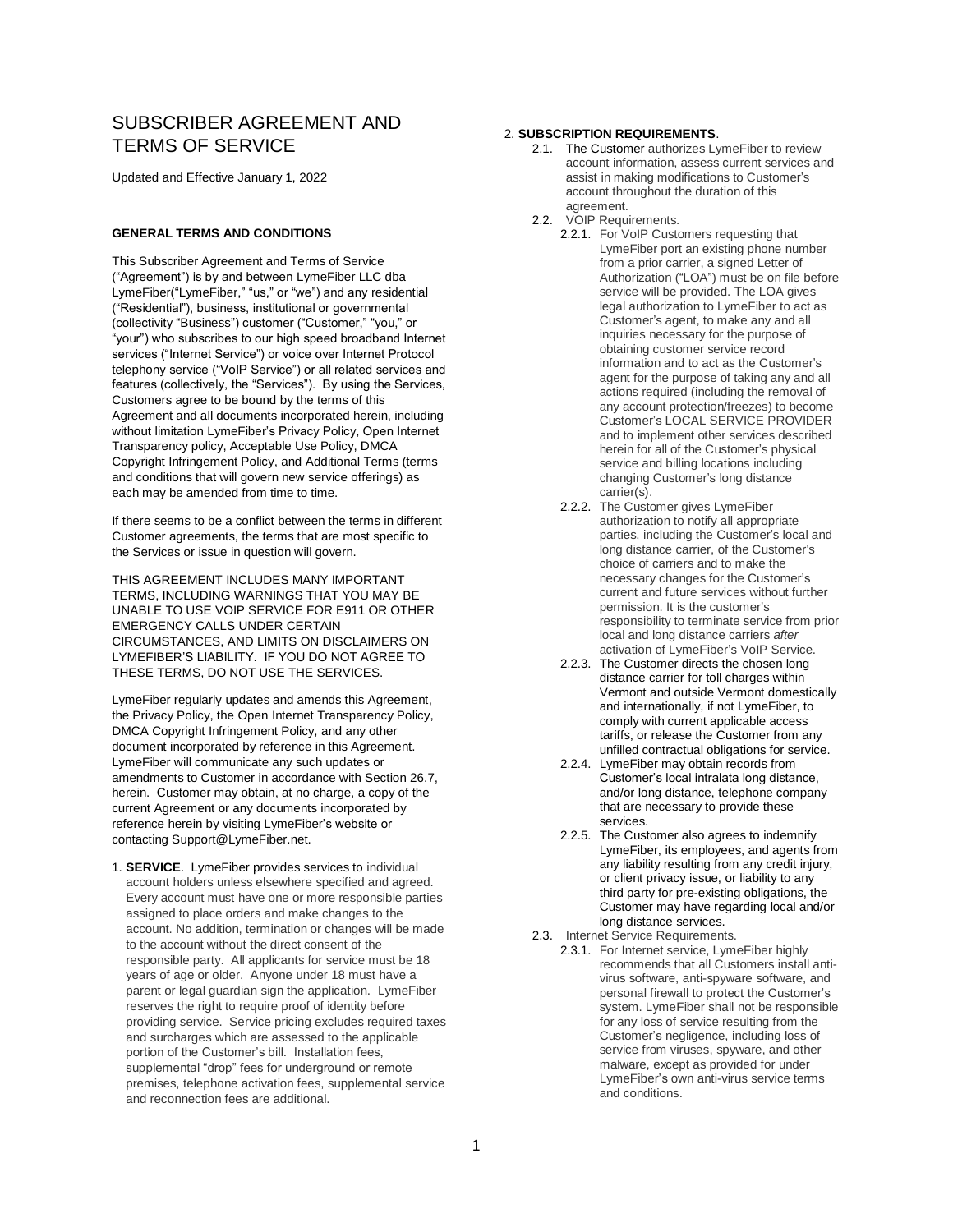- 2.3.2. In order to receive Internet service, the Customer will provide various interface equipment, which may include a router. LymeFiber will be responsible for providing the Internet connection to the Customer's router. LymeFiber will not be responsible for maintaining the Customer's router or any Customer equipment attached to the router. Customers using their own routers will be charged service fees for any support or service arising from or related to router operation.
- 3. **ACCESS TO PREMISES**. Neither LymeFiber nor its Operational Service Providers will enter into a Customer premises without the presence of an authorized adult, 18 years of age or older. Customer grants to LymeFiber and its Operational Service Providers, and each of their respective employees, contractors, representatives, and agents, an irrevocable license to enter upon Customer's premises at reasonable hours with reasonable notice to install, operate, and maintain any LymeFiber Equipment or the LymeFiber Network (which includes, but is not limited to LymeFiber's computers, routers, switches, servers, fiber, and modems), retrieve LymeFiber Equipment or exercise its rights under this Agreement. In purchasing Service from LymeFiber, the Customer hereby assumes full responsibility for securing permission from the Customer's landlord for the installation of all applicable wiring and equipment. LymeFiber is released from liability arising from any failure to secure such permission.
- 4. **ACCEPTABLE USE POLICY**. LymeFiber's Acceptable Use Policy ("AUP") is incorporated into this Agreement by reference and governs the type of acceptable activities associated with the use of this Services, including but not limited to LymeFiber's systems and the LymeFiber Network for accessing the World Wide Web, email, streaming, gaming and other Internet features. The AUP also identifies the activities specifically prohibited by LymeFiber. This document can be found at https://www.lymefiber.net/policies-andprocedures/.
- 5. **PAYMENT**. The Customer is responsible for payment of all charges for service furnished to or used by the Customer, or the Customer's agents, employees or customers. The Customer is also responsible for payment of charges for all other third person use of service to which the Customer subscribes. The Customer is responsible for all charges to the account even if the charges are incurred by fraud or without the Customer's knowledge. The Customer is solely responsible for controlling access to, and the use of the equipment and facilities.
	- 5.1. All charges due from the Customer are payable to LymeFiber, or to LymeFiber's authorized billing agent, in immediately available U.S. dollars. Personal checks and certified checks will be considered as acceptable forms of payment. Upon authorization by the Customer, LymeFiber charges may be billed to the Customer's bank account, as applicable, each month. LymeFiber is not responsible for any charges or expenses resulting from charges billed by LymeFiber.
	- 5.2. The Customer is billed from the date services are installed and activated to the date the services are disconnected. Therefore, the first bill a

Customer receives, or the first bill after an additional service has been installed or activated, will include partial month charges in addition to his/her advanced monthly charges. This charge will be from the date of installation and activation, to the last day of the current month. When a customer is disconnected, an amount from the date of disconnection to the last day of the month billed in advance will be subtracted from the Customer's bill.

- 5.3. Any objections to billed charges must be reported to LymeFiber within forty-five days after receipt of the bill. Objections may be filed by telephone, email or by mail. Any adjustments or additional charges are shown separately on each bill.
- 5.4. LymeFiber is under no requirement to make a refund of an overpayment made by the Customer unless the claim of such overpayment, together with proper evidence, is submitted within six (6) months of the date of alleged overpayment.
- 6. **INTERRUPTION OF SERVICE**. LymeFiber will attempt to provide continuous and uninterrupted service. When LymeFiber schedules a service interruption for maintenance or repairs, LymeFiber will notify the Customer of the cause and expected duration of the interruption at least twenty-four (24) hours in advance, when possible. Such maintenance will normally occur during the early morning hours. However, LymeFiber may designate a regular maintenance window during which maintenance may be conducted without notifying Customers for each event. Such regular maintenance windows will be communicated to Customers.
	- 6.1. It shall be the obligation of the Customer to notify LymeFiber immediately of any interruption in service for which the Customer desires a credit allowance unless there is a system-wide disruption or the Customer's disruption is otherwise known or should have been known by LymeFiber. Before giving such notice, the Customer shall ascertain that the trouble is not within his or her control, is not in wiring or equipment, if any, furnished by the Customer.
	- 6.2. Interruptions caused by Customer equipment or inside wiring are not deemed an interruption of service. For purposes of credit computation, every month shall be considered to have thirty (30) days and every day twenty-four (24) hours, an allowance equal to 1/30 of the regular monthly recurring charges shall be made for each twentyfour (24) hours the service remains disrupted; except that the total allowance may not exceed the regular monthly recurring charges for service. No credit will be provided if the disruption of service is due to a Force Majeure Event. An interruption is measured from the time the Customer notifies LymeFiber, personally, by telephone or in writing, or otherwise the interruption is known or should have been known to LymeFiber, until the trouble is cleared. Once LymeFiber receives notification of the interruption in service, the credit shall be automatic. Each interruption is considered separately for the purposes of establishing credit allowance. Interruptions reported after the fact shall not be eligible for a credit.
- 7. **RETURNED CHECKS**. LymeFiber reserves the right to assess a charge of \$25.00, whenever a check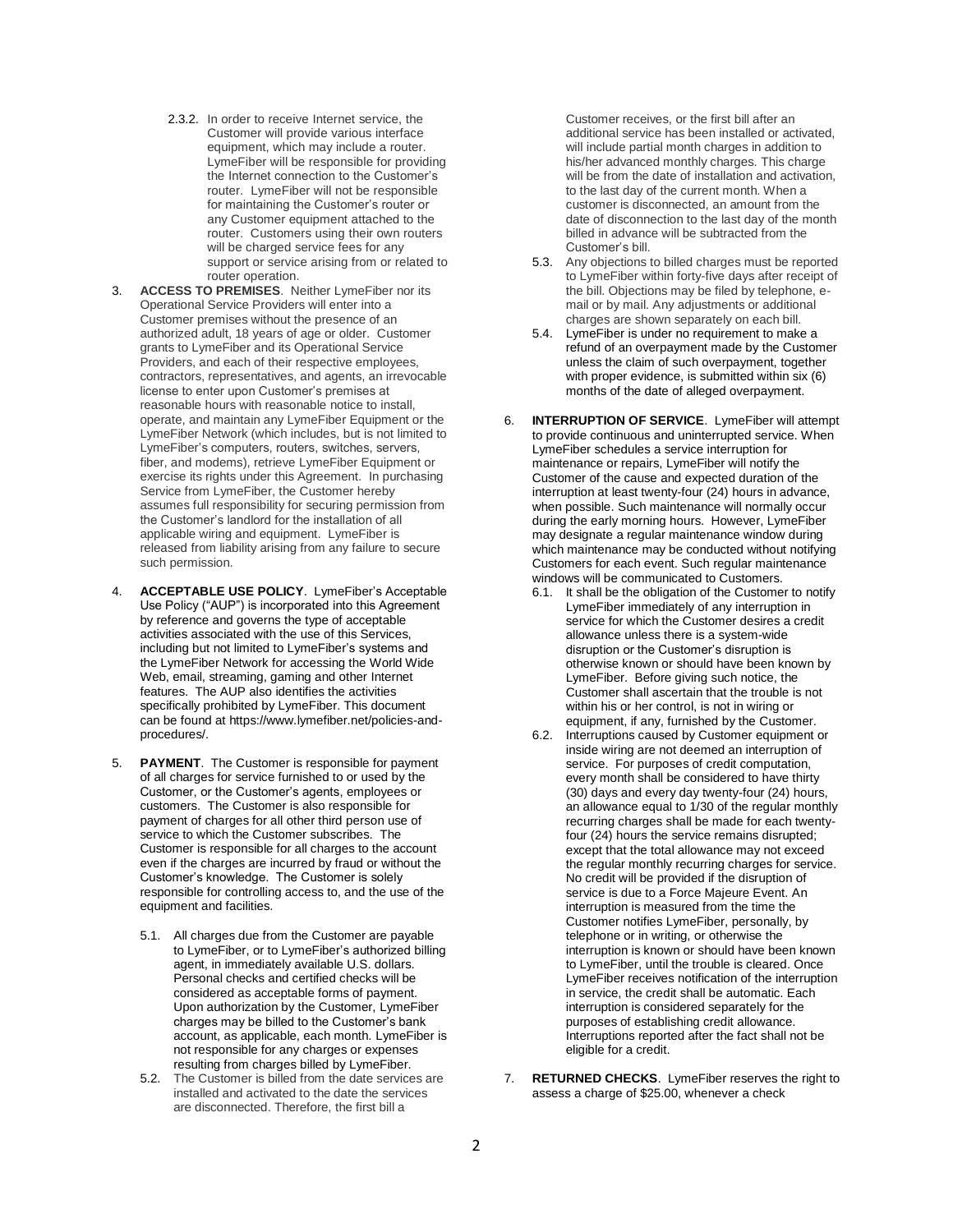presented for payment of service is not accepted by the institution upon which it is written.

- 8. **LATE FEES AND DISCONNECTION**. Service is provided and billed in advance on a monthly basis with the exception of international toll calls outside North America, which are billed in arrears. Bills are due and payable upon receipt. A late fee equal to 1.5% may apply to any unpaid or past due balance. The late fee begins to accrue no sooner than the 30th day after the billing date. In the event that LymeFiber incurs fees or expenses, including attorney's fees, collecting or attempting to collect charges owed to LymeFiber, these may be charged to the Customer, and the Customer will pay these fees or expenses.
	- 8.1. Service may be disconnected by LymeFiber, upon prior written notice to the Customer and in accordance with applicable law, when there is an unpaid balance for service that is more than sixty (60) days overdue.
	- 8.2. If service has been canceled for nonpayment and the Customer wishes it continued, service shall be restored when all past due amounts in addition to a restoration fee of \$35.00 are paid or when a reasonable payment plan has been agreed upon between the Company and the customer for full payment of amounts owed.
- 9. **REPAYMENT PLAN**. Any Customer having difficulty paying for service should contact LymeFiber to request a repayment plan. If a repayment plan is agreed to by LymeFiber, the plan will apply exclusively to delinquent amounts. All new charges are expected to be paid in full, and on time, when due. Failure to comply with the agreed repayment plan can result in disconnection of service without notice.
- 10. **DISPUTED BILLS**. Provided the Customer makes a request for a refund within six (6) months of the date of alleged over-billing, a refund of charges for over-billing by LymeFiber will be made for the full amount of excess charges when such amount can be determined; when the period during which over-billing occurred cannot be fixed or the exact amount of over-billing cannot be determined from the available records, the maximum refund will not exceed the estimated amount equal to such over-billing for a three (3) month period.
- 11. **DEPOSITS**. Each applicant for service may be required to establish credit. Any applicant whose credit has not been duly established may be required to make a deposit at the time of application, to be held as a guarantee of payment of charges. In addition, an existing Customer may be required to make a deposit if their service has been disconnected in the past. LymeFiber shall pay interest on deposits pursuant to applicable rules and regulations.
	- 11.1. A deposit shall not exceed the estimated charges for two months service, plus installation, and shall be returned: 1) when an application for service has been canceled prior to the establishment of service; or 2) at the end of twelve (12) consecutive months of a satisfactory credit history (i.e. no disconnections and no more than three disconnection notices); or 3) upon disconnection of service.
	- 11.2. LymeFiber shall apply the deposit against any outstanding balances due. If a credit balance exists after such application, LymeFiber shall refund the balance to the Customer.
- 11.3. The fact that a security deposit has been made in no way relieves the Customer from the prompt payment of bills upon presentation.
- 12. **CANCELLATION BY THE CUSTOMER**. The Customer may have service canceled upon written notice to the Company. Cancellations by e-mail will be accepted as equivalent to written notice. LymeFiber requires a 2-day notification prior to termination of service. The Customer shall pay for service furnished until the cancellation date.
	- 12.1. **BUSINESS SERVICE CONTRACTS**. Businesses that have chosen a one-year or two- year contract at time of subscription and that terminate the contract before its expiration date, shall be billed for all outstanding months of service remaining on the contract.
- 13. **TEMPORARY/SEASONAL SUSPENSION OF SERVICE**. – LymeFiber will permit a seasonal disconnect of Internet Service once during a calendar year. During the time of suspension the customer will be charged the \$8 Optical Network Terminal ("ONT") Rental Fee. There will be a \$35 reconnection fee upon return of service. VoIP Service will remain at the normal rate of \$25 plus applicable taxes.

# 14. **EQUIPMENT AND WIRING**

- 14.1. General: Except for the inside wiring, which is considered the Customer's property regardless of who installed it, the equipment installed by LymeFiber or provided to the Customer by LymeFiber, including, but not limited to, Network Interface Device ("NID"), Optical Network Terminal ("ONT"), and Uninterruptable Power Supply ("UPS"), belongs to LymeFiber ("LymeFiber Equipment").
- 14.2. LymeFiber may supply new or reconditioned LymeFiber Equipment to the Customer. The Customer may not sell or give away LymeFiber's Equipment, and it must be used only in the Customer's home or business. The Customer is responsible for returning LymeFiber Equipment to LymeFiber or its designee. If the Customer moves, LymeFiber's Equipment shall not be left in the vacant home or with anyone else, except upon prior agreement with LymeFiber. LymeFiber's Equipment must be returned in working order, normal wear and tear excepted. IF THE CUSTOMER FAILS TO RETURN LYMEFIBER EQUIPMENT IN A MANNER AS STATED ABOVE, CUSTOMER WILL BE CHARGED FOR THE COST OF REPLACING THE LYMEFIBER EQUIPMENT INVOLVED.
- 14.3. The Customer is responsible for preventing the loss of or damage to LymeFiber's Equipment within the home. The Customer will be directly responsible for repair, replacement and other costs, damages, fees and charges if the equipment is not returned in an undamaged condition.
- 14.4. LymeFiber takes no responsibility for problems with the operation of the Customer's computer, router (wireless or otherwise), fax-machine, telephone sets and other Customer-owned equipment ("Customer Equipment") attached to LymeFiber's network. LymeFiber does not service equipment not owned by LymeFiber, even if it is attached to LymeFiber's Equipment.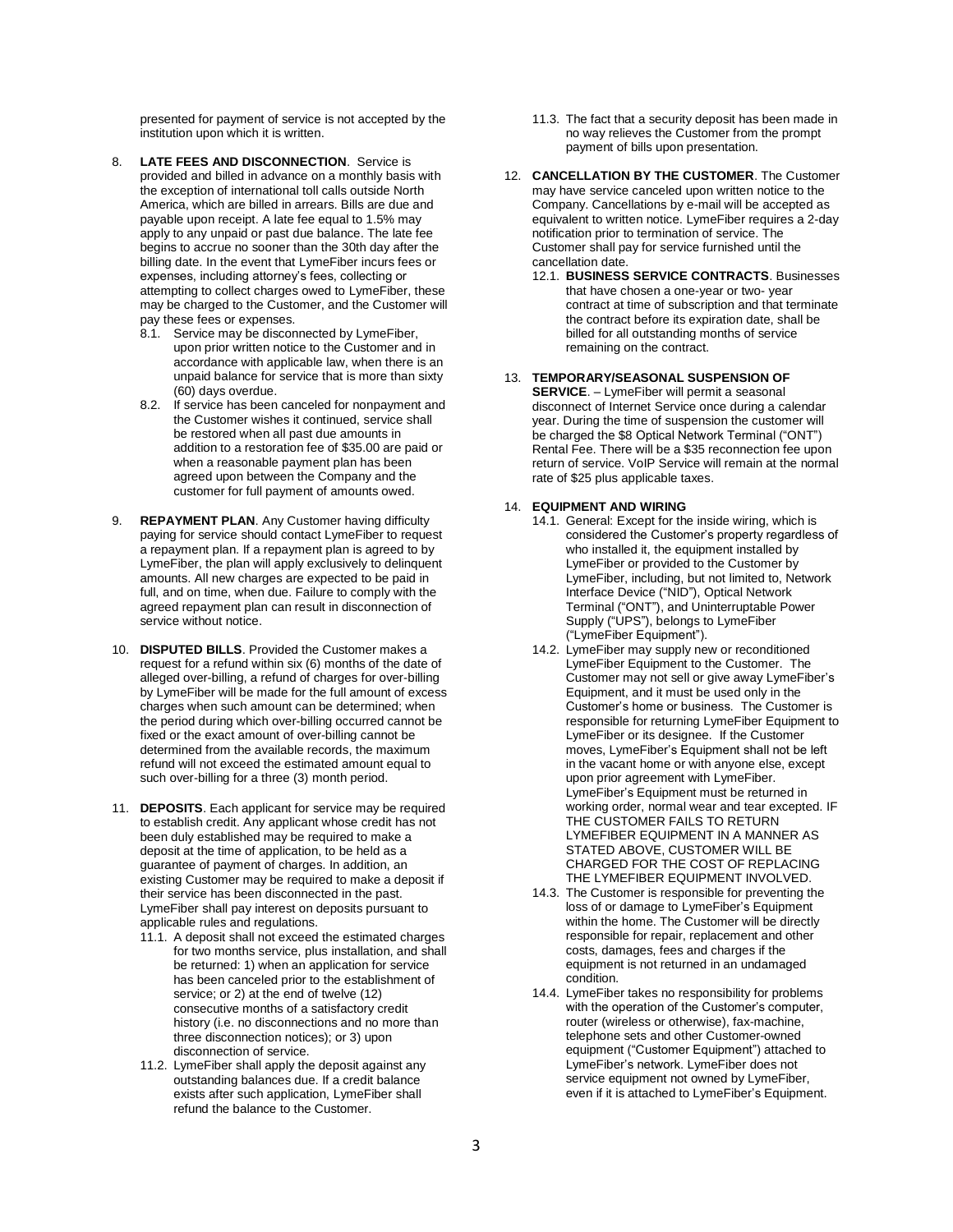- 14.5. The **Customer** may not attach any unauthorized device to LymeFiber's Equipment. If the Customer makes any unauthorized connection or modification to the LymeFiber Equipment or any other part of LymeFiber's Network, the Customer will be in breach of this Agreement, and LymeFiber may terminate service and recover such damages, including monetary damages and/or other liability.as permitted by applicable local, state or federal statutes, regulations, guidelines or ordinances (collectively, "Applicable Law").
- 14.6. None of the LymeFiber Equipment, nor any of LymeFiber's fiber-optic cable placed outside or inside the home or property in connection with the installation of the LymeFiber Equipment and Service, shall be deemed fixtures or in any way part of the Customer's real property. The LymeFiber Equipment (other than telephone or Ethernet wiring) may be removed, at our option, at any time during or following termination of the Customer's service, and the Customer shall allow LymeFiber access to the home for such purposes.
- 14.7. Inside Wiring: LymeFiber may install fiber-optic wiring within the house – this remains the property of LymeFiber and LymeFiber will continue to maintain this wiring. LymeFiber or the Customer may also install other inside wiring, such as additional Ethernet or telephone wiring and outlets. Regardless of who does the work, the internal wiring within Customer's home must not interfere with the normal operations of LymeFiber's Service to the Customer and will remain the property of the Customer.
- 14.8. LymeFiber may repair and maintain the preexisting inside Ethernet and telephone wiring for an additional hourly or flat fee. Unless agreed upon by LymeFiber and the Customer in writing, the Customer will continue to be responsible for the maintenance of the inside wire. For Customers renting their home, the inside wire maintenance may not be the Customer's responsibility. The Customer should contact the landlord or building manager to determine responsibility.
- 14.9. Customer must provide electrical power and a continuous connection to the power grid to LymeFiber Equipment at all times (including, without limitation, when Customer is not using the Services), and (ii) Customer's failure to provide such power and continuous connection may result in damage to the LymeFiber Equipment or to Customer Equipment, for which damage Customer will be solely responsible.<br>14.10 Ume Eiher provides Custor
- LymeFiber provides Customer with a free standby backup power with a minimum of eight hours of backup for phone usage only. LymeFiber provides Customer with the option to purchase standby backup power that will provide a minimum of twenty-four hours of backup power. Standby backup power units do not guarantee the LymeFiber Network will remain available during a power outage or other causes of network interruption. Use of backup power for Internet backup may affect battery life. The backup power units do not guarantee that phones purchased or used by the Customer with this service will remain available during a power outage or other causes of network interruption.

They also do not guarantee that phones purchased or used by the Customer with this service will remain operational, particularly if such devices require commercial power.

- 14.11. LymeFiber also offers Customer installation of Customer's selected back-up power equipment for a small fee. All backup power equipment purchased by the Customer is considered to be Customer Equipment.<br>14.12. Customer understands. ackno
- Customer understands, acknowledges and agrees that prior to LymeFiber servicing any Customer Equipment or LymeFiber Equipment, it is Customer's responsibility to (i) back-up the data, software, information or other files stored on Customer's computer or other device including but not limited to disk drives, peripherals, MP3 player, DVD player, camcorder, digital camera, Internet of Things devices, and/or on any other electronic storage device; and (ii) remove all videotapes, compact disks, floppy disks, laser disks, cassettes, DVDs, film or other media from Customer's Equipment. Under no circumstances shall LymeFiber and/or its Operational Service Provider, be liable under any circumstances for any loss, disclosure, alteration or corruption of any Customer data, software, information, files, videotapes, compact disks, floppy disks, laser disks, cassettes, DVDs, film or other media.

# 15. **CUSTOMER'S REPRESENTATIONS,**

**RESPONSIBILITIES AND WARRANTIES**. If Customer is an individual, Customer represents and warrants that he or she is at least 18 years of age and has full legal authority to execute this Agreement. If Customer is a commercial, government, or institutional entity, the individual executing this Agreement represents and warrants he or she has full legal authority to execute this Agreement on behalf of Customer.

- 15.1. This Service is personal to Customer and Customer represents and warrants that it will not assign, transfer, resell or sublicense Customer's rights under this Agreement unless specifically permitted by the terms of this Agreement.
	- 15.1.1.For Residential Customers, Customer represents and warrants that the Services and the LymeFiber Equipment shall be used only by Customer, by members of Customer's immediate household living with Customer at the same address, and Customer's visitors.
	- 15.1.2.For Business Customers, Customer represents and warrants that the Service and the LymeFiber Equipment shall be used only by Customer and by Customer's authorized employees, patrons, or visitors located at the Customer's service address.
	- 15.1.3.Customers will not redistribute or share the Service with any other person or transmit the Service over a wireless or other network that is not secured without prior agreement from LymeFiber.
- 15.2. Customer represents and warrants that Customer is solely responsible and liable for breaches of the terms and conditions of this Agreement and any other documents incorporated by reference in this Agreement, whether such breach results from Customer's use of the Services or by another person using the Services via Customer Equipment or LymeFiber Equipment.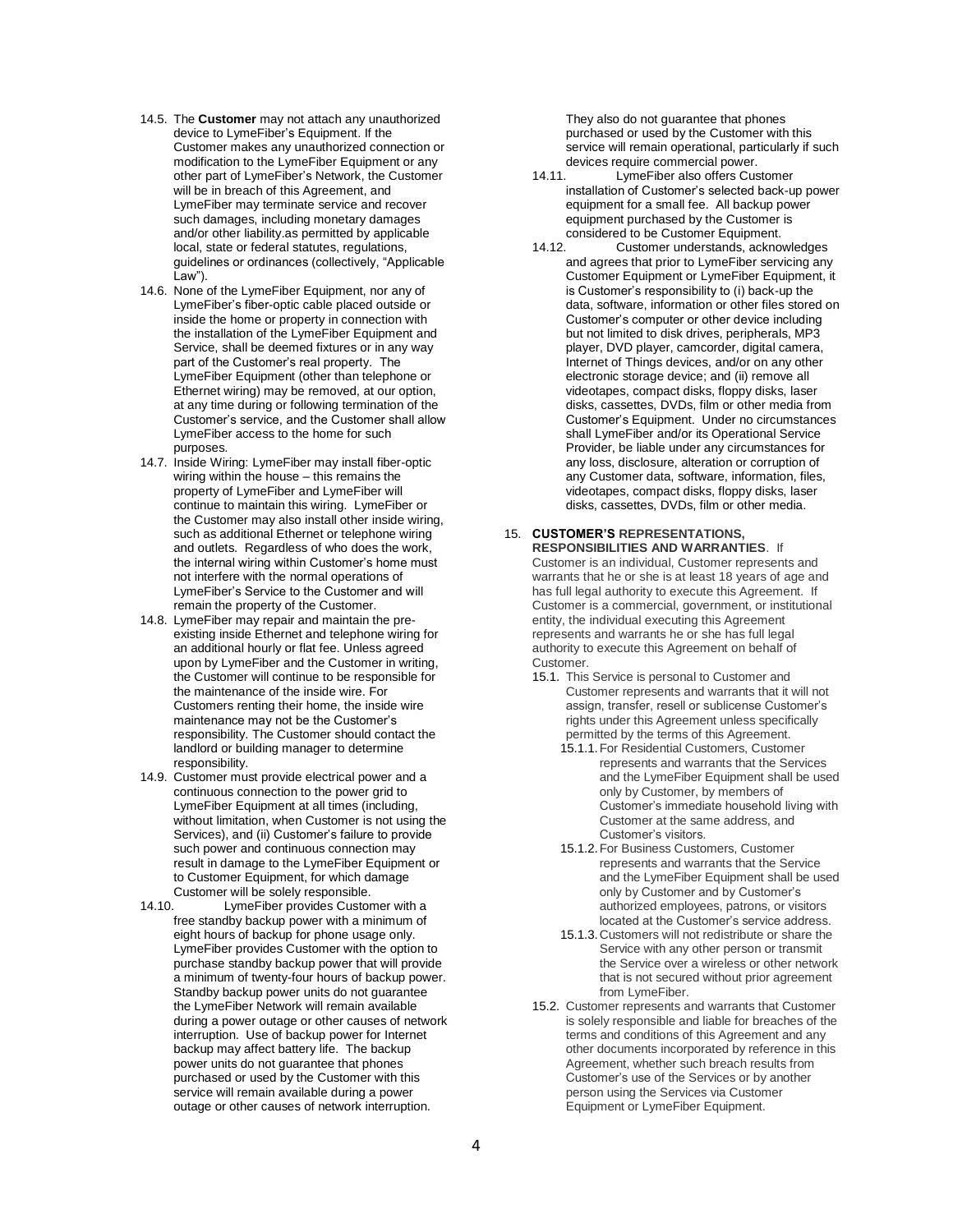- 15.3. Customer represents and warrants that Customer will not use the Services in a manner that (i) infringes or violates the intellectual property rights or proprietary rights, rights of publicity or privacy, or other rights of any third party; (ii) violates any Applicable Law or this Agreement; (iii) is harmful, fraudulent, deceptive, threatening, abusive, harassing, tortious, defamatory, vulgar, obscene, libelous, or otherwise objectionable; (iv) impersonates any person or entity, including without limitation any officer, employee, agent, representative or Operational Service Provider of LymeFiber; or (v) transmits any virus, Trojan horse, worm, time bomb, or other harmful computer code, file, or program.
- 15.4. Customer represents and warrants that the personal information ("Personal Information") Customer provided at the time of application for the Services and will provide to LymeFiber during the term of this Agreement, including without limitation Customer's legal name, email address for communications with LymeFiber (such email address, as the same may be modified from time to time by Customer upon notice to LymeFiber, the "Account Email Address"), Service address, billing address, telephone number(s), and payment data (including without limitation information provided when authorizing Automated Clearing House ("ACH") payments or other recurring payments), other data about Customer, such as but not limited to the number of computers/devices on which the Services are being accessed, (all such information, collectively, "Customer Information") for purposes of this Agreement is accurate, complete and current.
- 15.5. Customer represents and warrants that there are no legal, contractual or similar restrictions on the installation of the LymeFiber Equipment in the location(s) and in the manner authorized by Customer and that Customer is responsible for ensuring compliance with all Applicable Law, applicable building codes, zoning ordinances, homeowners' association rules, covenants, conditions or other restrictions related to the installation of the LymeFiber Equipment and Service, for paying any fees or other charges and obtaining any permits or authorizations necessary for the installation of the LymeFiber Equipment and/or provision of the Services (collectively, "Legal Requirements") and the payment of any fines or similar charges for violation of any applicable Legal Requirements.
- 15.6 Customer represents and warrants that when Customer transmits, uploads, posts, or submits any "Customer Material" (as defined herein) using the Service, Customer has the legal right to do so, and that Customer's use of such Customer Material does not violate any copyright or trademark laws or any other third-party rights. Customer Material collectively includes without limitation any lawful or unlawful software, computer programs, applications, data, photographs, video and/or audio content, text, files, and other information, including emails, address book and web storage content.
- 16. **THE SERVICES AND PRIVACY**. LymeFiber has established a Privacy Policy, which governs LymeFiber's collection, use, disclosure, management,

disposal and security related to Customer's information ("CPNI") that is related to LymeFiber's VoIP Service. CPNI is any information that relates to the quantity, technical configuration, type, destination, location, and amount of use of our VoIP Service, telephone numbers called and received, such as call detail, logs, and specifics regarding your VoIP Service account.

- 16.1. Customer agrees that Customer received a copy of the then-in-effect Privacy Policy at the time Customer executed this Agreement. Subject to Section 26.7 herein, LymeFiber may update or amend the Privacy Policy at any time without Customer's prior consent, unless such consent is required by Applicable Law. LymeFiber will, however, provide notice of any such changes or amendments as stated in LymeFiber's Privacy Policy. Customer understands, acknowledges and agrees that Customer's continued use of the Services after notice of any changes or amendments have been provided will indicate Customer's acceptance of such changes, except where further steps are required by Applicable Law. All such updates or amendments shall be deemed to be incorporated by reference into this Agreement.
- 16.2. LymeFiber does not routinely monitor a Customer's activity for violation of this Agreement and LymeFiber has no obligation to monitor Customer Material transmitted by use of, or other information related in any way to the provision or receipt of, the Services. However, Customer agrees that LymeFiber has the right to monitor the Services, any and all information or Customer Material transmitted through the Services or by use of the LymeFiber Equipment, and information available to LymeFiber regarding Customer Equipment in accordance with this Agreement. LymeFiber has the right at all times and without notice to remove, restrict access to or make unavailable any information or content residing on LymeFiber' or its Operational Service Providers' servers. LymeFiber has the right to monitor, review, retain or disclose any content or other information in LymeFiber's possession about or related to Customer (including, without limitation, Customer Information), Customer's use of the Services, or otherwise, as necessary to satisfy any Applicable Law, or otherwise as LymeFiber deems necessary or appropriate in LymeFiber's sole discretion to protect the security of the LymeFiber Network, LymeFiber's employees and Customers, and the general public.
- 16.3. Customer authorizes LymeFiber to make inquiries and to receive information about Customer's credit history from others and to utilize such information in its decision regarding its provision of the Services to Customer.
- 16.4. LymeFiber may require that Customer use a username ("User ID") and password combination or other reasonable procedures to verify Customer's identity when requesting or otherwise accessing account information, making changes to the Services or performing other functions related to the Services through LymeFiber's authorized Customer service channels. The only persons authorized to access a Residential Customer's account are the individuals whose names are listed on the account. Only Business Customers may choose to designate one or more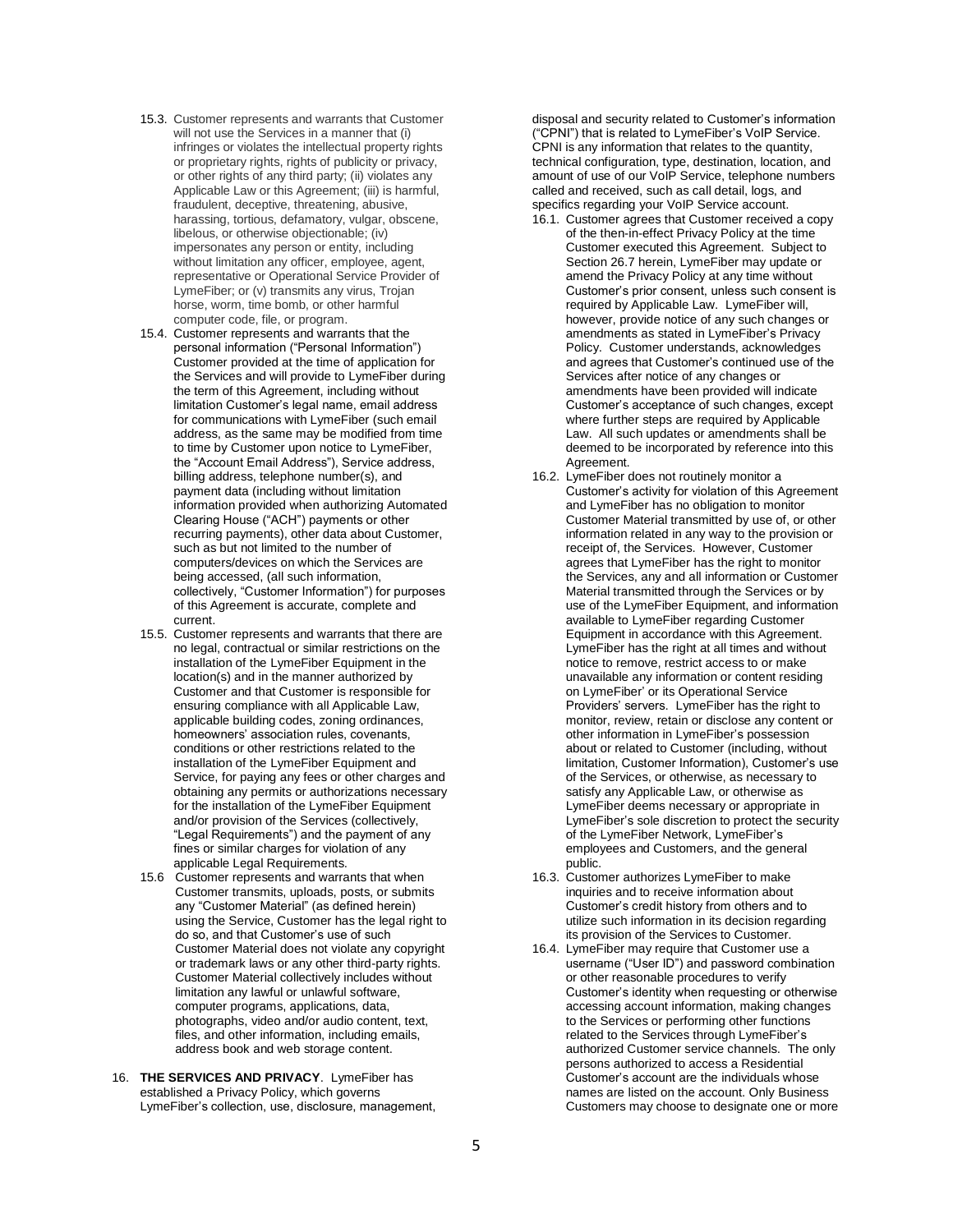authorized users of Customer's account (an "Authorized User"), who will be permitted to access the Customer's account information and make certain changes to the Customer's account. Customer must provide advance notice to LymeFiber of any Authorized User.

16.5. Customers understand, acknowledge and agree that the Customer will be solely liable for any and all actions or inactions by any person or Authorized User using the Services.

# 17. **USER IDS AND PASSWORDS**.

- 17.1. Residential Customers may not share User IDs, passwords or account with anyone. Business Customers shall only share User IDs, passwords and account information to Authorized Users.
- 17.2. LymeFiber shall provide or obtain passwords to protect Customer's account and Services. In the event that the security of a Customer's account or Service is compromised, LymeFiber shall provide Customer with a new password. Alternatively, Customer can establish his/her own secure password as long as it meets LymeFiber standards and requirements under Applicable Law.
- 17.3. LymeFiber may monitor the security of Customer's passwords at any time. A Customer with an insecure password may be directed to change the password to one which complies with the above rules. Customers who repeatedly choose insecure passwords may be assigned a password by LymeFiber; continued failure to maintain password security may be grounds for account termination.

#### 18. **SYSTEM SECURITY**.

- 18.1. Customer is solely responsible for maintaining the security of Customer Equipment, Customer's User ID and password, Personal Information and other data from other persons at Customer's residence or premises.
- 18.2. Customer is prohibited from utilizing the Services to compromise the security or tamper with LymeFiber Equipment, the LymeFiber Network, LymeFiber's system resources, accounts, or website. Use or distribution of tools designed for compromising security is prohibited. Examples of these tools include but are not limited to password guessing programs, cracking tools, and network probing tools. Any attempt to access any of LymeFiber's business assets is strictly prohibited.
- 18.3. LymeFiber reserves the right to release the login names of Customers involved in violating system security to system administrators at other websites, in order to assist them in resolving security incidents. LymeFiber will also fully cooperate with law enforcement authorities in investigating suspected lawbreakers, subject to LymeFiber's Privacy Policy and Applicable Law.
- 19. **COPYRIGHT INFRINGEMENT**. Under the Digital Millennium Copyright Act ("DMCA"), copyright owners have the right to notify LymeFiber's registered Designated Agent if they believe that a Customer has infringed on their work(s). When LymeFiber receives an alleged infringement notice from a copyright owner (or the owner's agent), LymeFiber will notify the Customer of the alleged infringement. LymeFiber enforces a graduated response policy to infringement

complaints and will identify the Customer to the copyright owner, to the extent permissible by Applicable Law. LymeFiber will generally terminate the Services, account, membership or subscription of any Customer who has received three (3) or more DMCA infringement notices over a period of four (4) months but no more than four (4) notices over a period of twelve (12) months. A Customer's Services and/or account may also be suspended for lesser violations, at the discretion of LymeFiber. Customers understand and acknowledge that LymeFiber reserves the right to suspend or terminate a Customer's Services and/or account at any time as we deem appropriate based on the circumstances of the Customer's actions. For information how to contact LymeFiber's Designated Agent, please see LymeFiber's DMCA Copyright Infringement Policy, available at https://www.LymeFiber.net/dmca-policy/.

# 20. **PENALTIES FOR VIOLATIONS OF AGREEMENT**.

Violation of this Agreement may be subject to immediate suspension up to termination of Customer's Services and account in addition to any other criminal and civil penalties available under Applicable Law. Typically, Customer will receive a warning on the first offense. However, if the offense is serious enough, LymeFiber reserves the right to disable, suspend or terminate the account immediately. Accounts which have been disabled and terminated for major violations of the Agreement will not be re-opened. Accounts that are suspended on a temporary basis for non-payment or less egregious violations of the Agreement can be reinstated upon full payment, or an agreement by Customer to no further violations of the Agreement, as applicable. Customers understand, acknowledge and agree that they will also be required to pay a restoration fee of \$35.00 ("Restoration Fee").

- 20.1. LymeFiber will not refund any Monthly Service Fee(s) when the Services have been suspended, disabled, or terminated due to violations of this Agreement.
- 20.2. If the Services are disconnected for non-payment or suspension, LymeFiber is not obligated to reconnect Customer's Services. However, if Customer desires re-connected, and LymeFiber agrees to do so, Customer agrees to pay the Restoration Fee.
- 21. **VOIP SERVICE; 911 EMERGENCY SERVICES**. By acceptance, and use, of the VoIP Service, Customer acknowledges and accepts any limitations of 911/E911 service and must display or install any such warnings provided by LymeFiber as directed. Customer agrees to convey these limitations to all persons who may have occasion to place calls over the VoIP Service. If Customer has any questions about 911/E911, contact LymeFiber at 802-763-2262 or Support@LymeFiber.net.
- 22. **COMPLAINTS**. If the Customer has any questions, comments or complaints regarding service, the Customer should contact LymeFiber's Customer Service Department by telephone at 603-795-5300 between the hours of 9:00-5:00 Monday through Friday or at the address below.
	- 22.1. LymeFiber, 415 Waterman Road, Royalton, VT 05068. If the Customer is not satisfied with the manner in which the concern has been addressed after speaking with the Customer Service Department, the complaint should be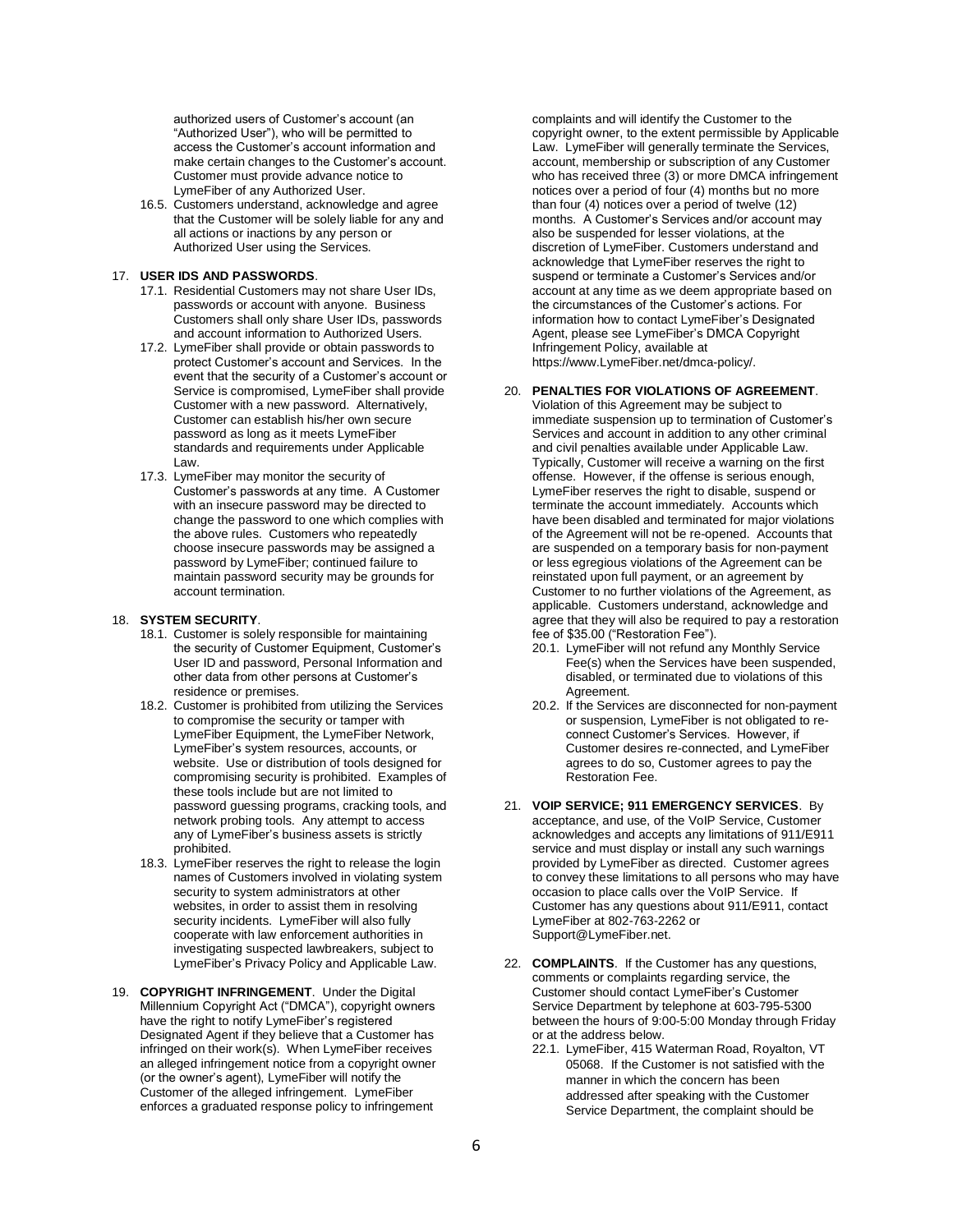submitted in writing to the Manager at the address listed above. If after further inquiry to the Manager at LymeFiber, the Customer is still not satisfied, complaints should be submitted in writing to the Consumer Affairs and Public Information Division of the Vermont Department of Public Service at the following address: Consumer Affairs and Public Information Division Vermont Department of Public Service 112 State Street, Drawer 20 Montpelier, VT 05620-2601.

### 23. **DISCLAIMER OF WARRANTIES**.

- 23.1. CUSTOMER EXPRESSLY AGREES THAT CUSTOMER USES THE SERVICES AND THE LYMEFIBER EQUIPMENT AT CUSTOMER'S SOLE RISK. THE SERVICES AND LYMEFIBER EQUIPMENT ARE PROVIDED ON AN "AS-IS" AND "AS AVAILABLE" BASIS. EXCEPT FOR THE LIMITED WARRANTIES SPECIFICALLY SET FORTH IN SECTION 6 HEREIN, THE SERVICES AND THE LYMEFIBER EQUIPMENT ARE WITHOUT WARRANTIES OF ANY KIND, WHETHER EXPRESS OR IMPLIED, INCLUDING WITHOUT LIMITATION ANY WARRANTY OF TITLE, NON-INFRINGEMENT, FITNESS FOR A PARTICULAR PURPOSE, OR MERCHANTABILITY. NEITHER LYMEFIBER OR ITS OFFICERS, DIRECTORS, BOARD MEMBERS, REPRESENTATIVES, AGENTS, OPERATIONAL SERVICE PROVIDERS, THIRD-PARTY SUPPLIERS OR LICENSORS, AND ANY OF THEIR SUCCESSORS AND ASSIGNS (COLLECTIVELY, LYMEFIBER-RELATED ENTITIES) WARRANT: (I) TO UNINTERRUPTED, TIMELY OR SECURE USE OF SERVICES; (II) THAT THE SERVICES WILL MEET CUSTOMER REQUIREMENTS; AND (III) THAT THE SERVICES WILL BE ERROR-FREE OR FREE OF ANY VIRUSES, WORMS. SOME STATES DO NOT ALLOW LIMITATIONS ON THE SCOPE OF A LIMITATION OF WARRANTY OR HOW LONG AN IMPLIED WARRANTY LASTS, SO THE ABOVE LIMITATIONS MAY NOT APPLY TO CUSTOMER.
- 23.2. CUSTOMER UNDERSTANDS, ACKNOWLEDGES AND AGREES THAT LYMEFIBER AND ITS THIRD-PARTY SUPPLIERS AND LICENSORS OF ANY SUCH SECURITY SOFTWARE, DO NOT GUARANTEE THE ACCURACY, EFFICACY OR PERFORMANCE OF THE SECURITY SOFTWARE. CUSTOMER UNDERSTANDS AND AGREES THAT LYMEFIBER AND LYMEFIBER-RELATED ENTITIES ARE NOT RESPONSIBLE FOR ANY DAMAGE TO CUSTOMER EQUIPMENT (OR THE CUSTOMER MATERIAL STORED THEREIN) THAT MAY RESULT FROM USE OF THE SECURITY SOFTWARE OR FROM ITS NONPERFORMANCE.
- 23.3. EXCEPT AS SPECIFICALLY SET FORTH HEREIN, CUSTOMER UNDERSTANDS, ACKNOWLEDGES AND AGREES THAT NEITHER LYMEFIBER OR LYMEFIBER-RELATED ENTITIES GUARANTEE THAT ANY PARTICULAR AMOUNT OF BANDWIDTH ON THE LYMEFIBER NETWORK OR THAT ANY SPEED OR THROUGHPUT OF CUSTOMER'S CONNECTION TO THE LYMEFIBER NETWORK

WILL ALWAYS BE AVAILABLE TO CUSTOMER. Customer understands, acknowledges and agrees that the availability and speed of the Services provided at Customer's premises may vary depending upon a number of factors, including Customer Equipment accessing the Service, components of the LymeFiber Network, Internet traffic, and other factors such as system capacity limitations, governmental actions, events beyond LymeFiber's control and system failures, modifications, upgrades and repairs.

#### 24. **LIMITATION OF LIABILITY**.

- 24.1. STATUTE OF LIMITATIONS. CUSTOMER MUST BRING ANY CLAIM OR LAWSUIT WITHIN ONE (1) YEAR OF WHEN THE CLAIM OR SUIT ARISES.
- 24.2. TO THE FULLEST EXTENT ALLOWED BY APPLICABLE LAW, IN NO EVENT SHALL LYMEFIBER OR LYMEFIBER-RELATED ENTITIES BE LIABLE WITH RESPECT TO THE SERVICES OR THE SUBJECT MATTER OF THIS AGREEMENT UNDER ANY FORCE MAJEURE EVENT, OR CONTRACT, NEGLIGENCE, TORT, STRICT LIABILITY OR OTHER LEGAL OR EQUITABLE THEORY. SOME STATES DO NOT ALLOW THE EXCLUSION OR LIMITATION OF INCIDENTAL OR CONSEQUENTIAL DAMAGES, SO THE LIMITATIONS AND EXCLUSIONS HEREIN MAY NOT APPLY TO CUSTOMER. **CUSTOMER UNDERSTANDS, ACKNOWLEDGES AND AGREES THAT IF ANY PART OF THIS LIMITATION ON LIABILITY IS FOUND TO BE INVALID OR UNENFORCEABLE FOR ANY REASON, THEN THE TOTAL AGGREGATE LIABILITY OF LYMEFIBER UNDER SUCH CIRCUMSTANCES FOR LIABILITIES THAT OTHERWISE WOULD HAVE BEEN LIMITED SHALL NOT EXCEED ONE HUNDRED DOLLARS (\$100.00 US).**
- 24.3. TO THE FULLEST EXTENT ALLOWED BY APPLICABLE LAW, IN NO EVENT SHALL LYMEFIBER OR LYMEFIBER-RELATED ENTITIES BE LIABLE FOR DEVELOPING, INSTALLING, OPERATING, PROVIDING, IMPLEMENTING, MAINTAINING, OR PARTICIPATING IN A 911 EMERGENCY TELEPHONE SYSTEM OR SIMILAR EMERGENCY SYSTEM OR E911 SERVICE, INCLUDING WITHOUT LIMITATION (i) RECEIVING, DEVELOPING, COLLECTING, OR PROCESSING INFORMATION FOR E911 DATABASES, (ii) RELAYING, TRANSFERRING, OPERATING, MAINTAINING, OR PROVIDING 911 OR E911 SERVICES OR SYSTEM CAPABILITIES, OR (iii) PROVIDING EMERGENCY TELEPHONE AND RADIO COMMUNICATIONS FOR AMBULANCE, POLICE AND FIRE DEPARTMENTS.
- 24.4. ADDITIONALLY, LYMEFIBER WILL HAVE NO LIABILITY FOR THE FOLLOWING: (i) FOR ANY THIRD-PARTY FEES OR CHARGES, INCLUDING BUT NOT LIMITED TO, BANKING FEES, OVERDRAFT FEES, MOBILE PHONE OR OTHER WIRE LINE CHARGES, TECHNICIAN CHARGES, OR OTHER SIMILAR CHARGES; (ii) FOR ANY INDIRECT, INCIDENTAL, PUNITIVE, SPECIAL, EXEMPLARY, OR CONSEQUENTIAL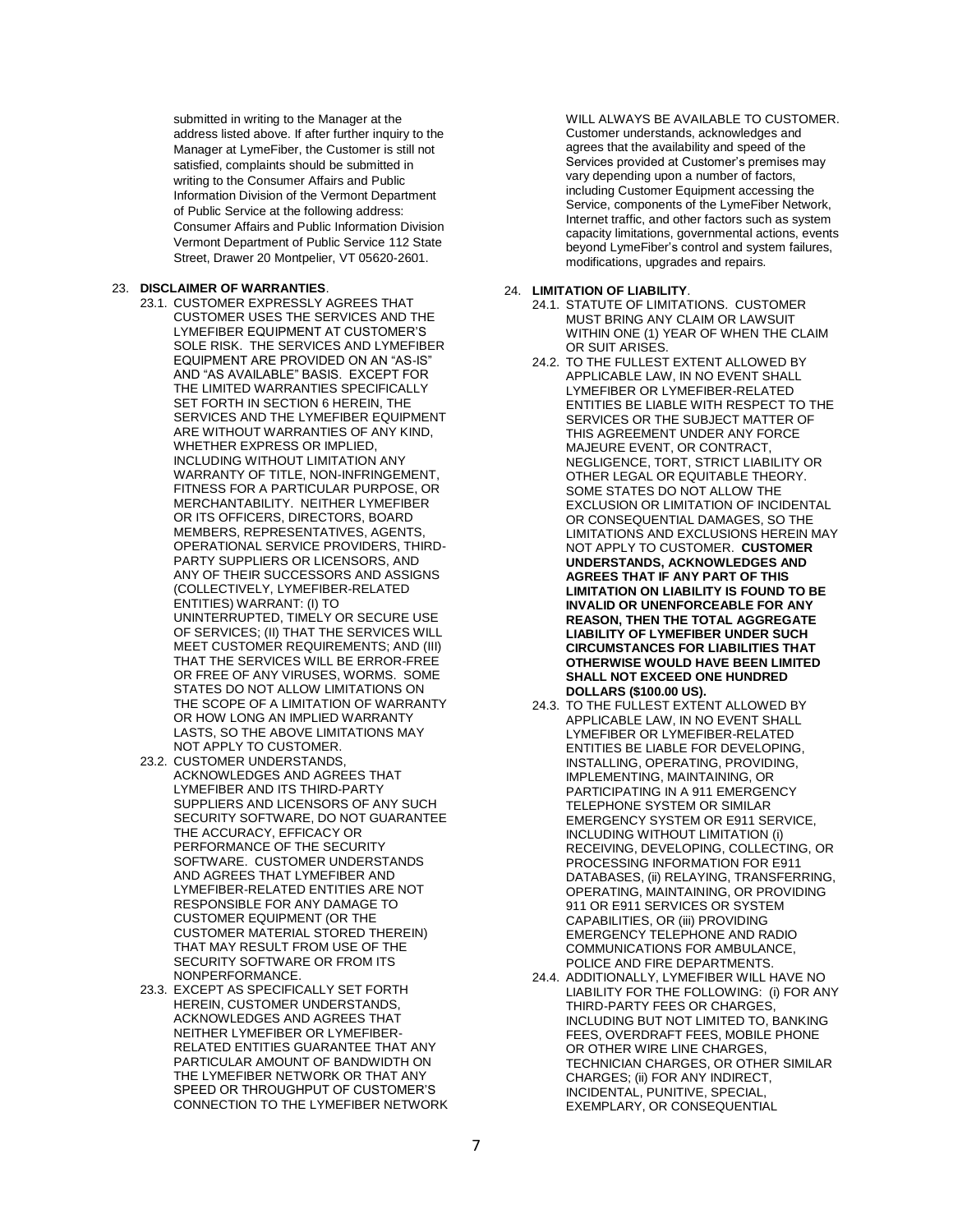DAMAGES OF ANY KIND WHATSOEVER; (iii) FOR DATA LOSS OR COST OF PROCUREMENT OF SUBSTITUTE GOODS OR SERVICES; (iv) FOR ANY DAMAGES OR LOSS DUE TO CUSTOMER'S FAILURE TO BACK UP ANY EQUIPMENT AS REQUIRED IN SECTION 14.12 HEREIN; (v) ANY LACK OR BREACH OF SECURITY CUSTOMER OR ANY OTHER PARTY MAY EXPERIENCE OR BE EXPOSED TO WHILE USING THE SERVICE; (vi) FOR ANY MATTER BEYOND LYMEFIBER'S REASONABLE CONTROL;

- 24.5. FOR ANY INTERFERENCE OR INCOMPATIBILITY WITH OR DISRUPTION OF ANY NON-VOICE SYSTEMS, WHETHER CAUSED BY THE VOIP SERVICE, INTERNET SERVICES, LYMEFIBER EQUIPMENT, OR OTHERWISE; OR (viii) CUSTOMER'S USE OF THE SERVICES FOR OR IN CONNECTION WITH ANY HIGH-RISK OR UNLAWFUL USES, OR ANY USE THAT VIOLATES THIS AGREEMENT.
- 25. **INDEMNIFICATION.** Customer agrees to indemnify, defend and hold harmless LymeFiber and LymeFiber-Related Entities (collectively, the "LymeFiber Indemnitees") from and against all losses, expenses, damages and costs, (including reasonable attorneys' fees) and other claims brought against any LymeFiber Indemnitee(s) related to Customer's use of the Service or any violation of this Agreement and all other documents incorporated herein by reference) including, but not limited to, claims that Customer's use of the Service infringed on the patent, copyright, trademark or other intellectual property right of any third party, Customer's violation of any law or the rights of another and claims resulting from Customer's negligence. Customer agrees to pay any attorneys' fees incurred by LymeFiber and/or any other LymeFiber Indemnitee in connection with the defense, investigation and response to any government investigation or inquiry related to such third-party claims. LymeFiber reserves the right to assume the defense and control of any matter subject to indemnification by Customer, in which event Customer will cooperate with LymeFiber in asserting any available defenses.

#### 26. **GENERAL PROVISIONS**.

- 26.1. This Agreement (including all documents incorporated herein by reference) constitutes the entire agreement with respect to the Service. This Agreement supersedes and nullifies all prior understandings, promises and undertakings made orally or in writing by or on behalf of the Parties with respect to the subject matter of this Agreement.
- 26.2. The Parties agree that any Operational Service Providers, agents, third party suppliers and licensors of LymeFiber are intended beneficiaries of this Agreement. Operational Service Providers are independent third parties that provide internal support to LymeFiber for the delivery of LymeFiber Services. This Agreement is not intended to give and does not give any rights or remedies to any person other than Customer and LymeFiber.
- 26.3. No agency, partnership, joint venture, or employment relationship is created as a result of the Agreement and neither Party has any

authority of any kind to bind the other in any respect.

- 26.4. LymeFiber shall not be liable for any failure to perform its obligations hereunder where such failure results from mechanical, electronic or communications failure or degradation (including "line-noise" interference), or any "Force Majeure" event. A Force Majeure event includes without limitation: (i) act of God; (ii) act of local, county, state, federal or other government in its sovereign or contractual capacity; (iii) act of public enemy or of war, terrorism, sabotage, civil disorder or riot; (iv) flood or adverse weather conditions, including solar flare or sun outage; (v) pandemic, epidemic or quarantine; (vi) labor strike, lock-out or other labor disturbance; (vii) fire, explosion, power failure or blackout; (viii) damage, degradation or destruction of equipment, transmission lines or the LymeFiber Network; (ix) unavailability of right-of-way, equipment or materials; (x) or any other cause beyond a Party's reasonable control.
- 26.5. This Agreement shall be construed in accordance with, governed by, and subject to the domestic laws of the State of Vermont.
- 26.6. LymeFiber's failure to exercise or enforce any right or provision of this LymeFiber shall not constitute a waiver of such right or provision. If any term, covenant, condition or provision of this LymeFiber shall, to any extent, be held invalid, illegal or unenforceable, the remainder of this LymeFiber shall not be affected and each remaining term, covenant, condition and provision shall be valid and enforceable to the fullest extent permitted by law or construed as nearly as possible to reflect the original intentions of the parties.
- 26.7. LymeFiber may change, amend, alter, or modify this Agreement at any time without advance notice to Customer. LymeFiber will notify Customer of any change by posting that change on LymeFiber's website www.LymeFiber.net, and by sending Customer an email or by U.S. mail. LymeFiber will request Customer's consent to any such changes via a click-through electronic signature process, to the extent required by Applicable Law. If Customer continues to use the Services after such notice has been made, Customer understands, acknowledges and agrees that such continued use shall be deemed to be Customer's acceptance of any such changes. The current version of this Agreement, as the same may be modified by LymeFiber from time to time, shall supersede any prior version of this Agreement that may have been provided to Customer at any time.
- 26.8. **NOTICES**. Except as specifically set forth in this Agreement, any notices under this Agreement shall be effective as follows: **If to Customer**: notice shall be made by (i) email to Customer; (ii) by first-class mail to Customer at Customer's billing address then on file with LymeFiber; or (iii) when posted to LymeFiber's website. If by email or website, such notice shall be deemed effective when transmitted or posted by LymeFiber. If by first-class mail, such notice shall be deemed effective upon the earlier of (A) three business days after dispatch or (B) at such time as actually received by Customer. **If to LymeFiber**: notice shall be made by (i) first-class mail to 415